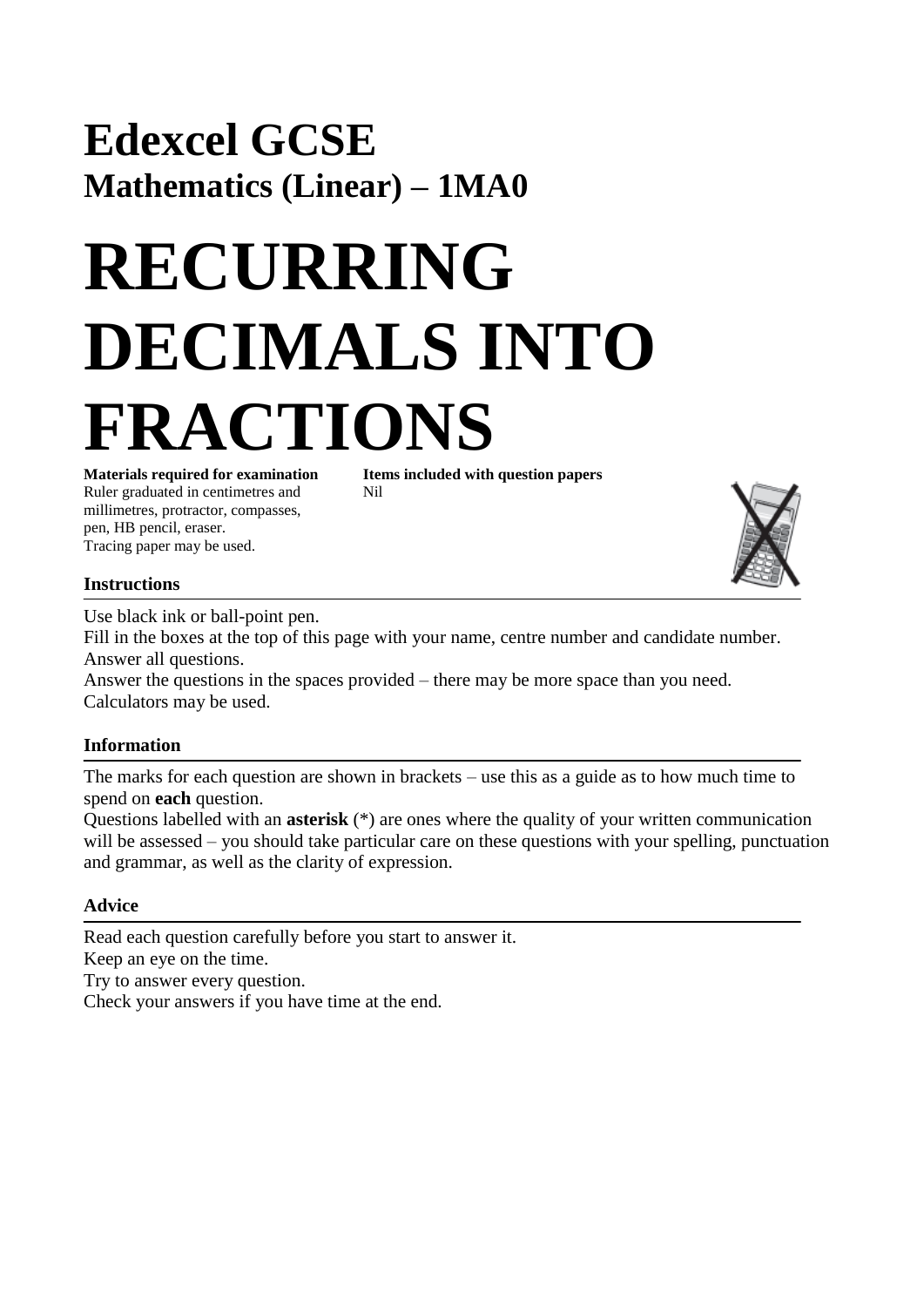**1.** (a) Change  $\frac{3}{2}$  to a decimal. 11 3

> ……………………. **(1)**

(b) Prove that the recurring decimal  $0.\overline{39} =$ 33 13

> **(3) (Total 4 marks)**

**2.** Prove that the recurring decimal 33  $0.\dot{4}\dot{5} = \frac{15}{25}$ 

**(Total 3 marks)**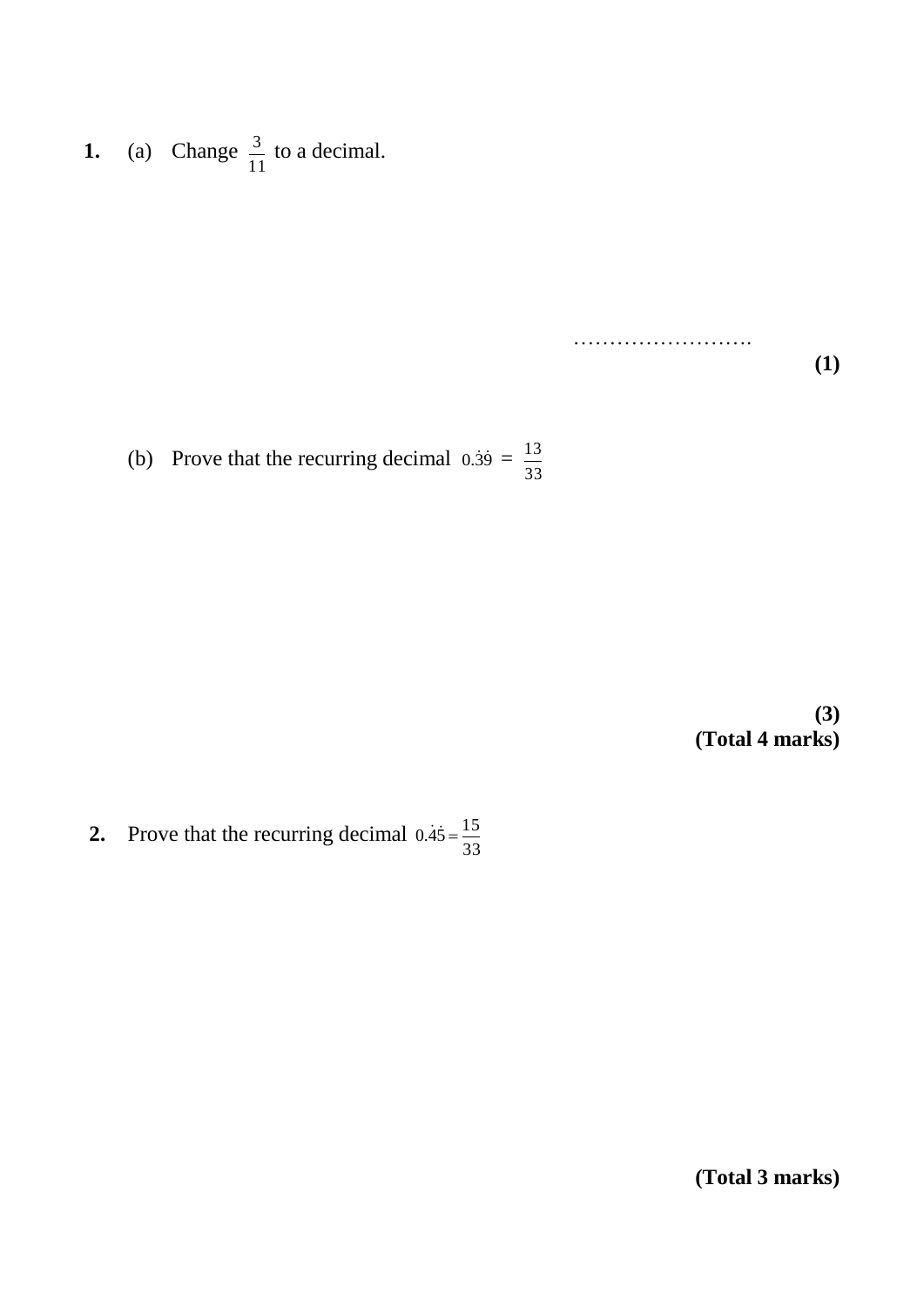**3.** Express the recurring decimal 0.213 as a fraction.

.................... **(Total 3 marks)**

**4.** Prove that 0.473 can be written as the fraction 990 469

**(Total 2 marks)**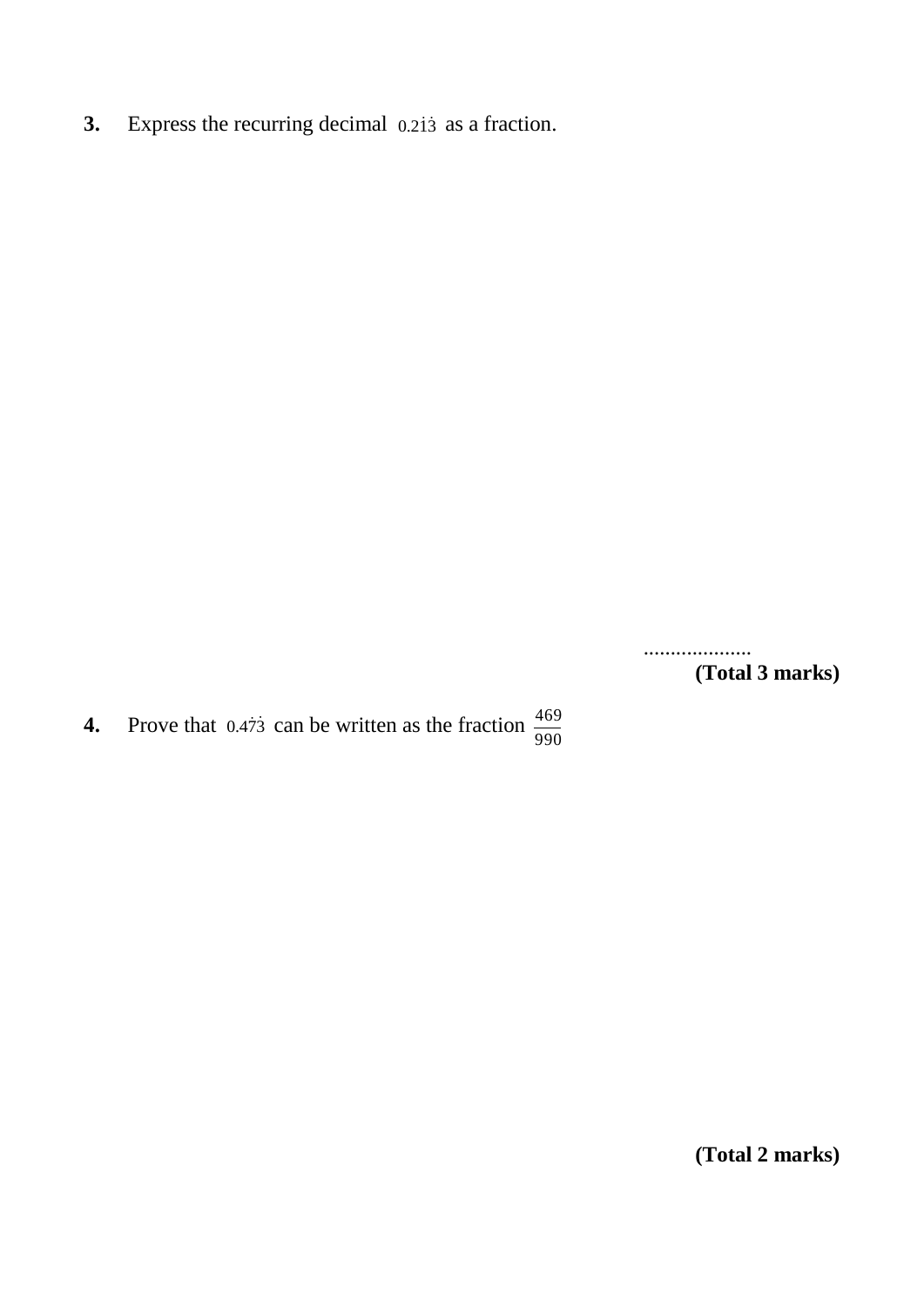**5.** Prove that the recurring decimal 99  $0.\dot{1}\dot{7} = \frac{17}{25}$ 

**(Total 2 marks)**

**6.** (a) Express  $0.\overline{27}$  as a fraction in its simplest form.

**(3)**

………………………………………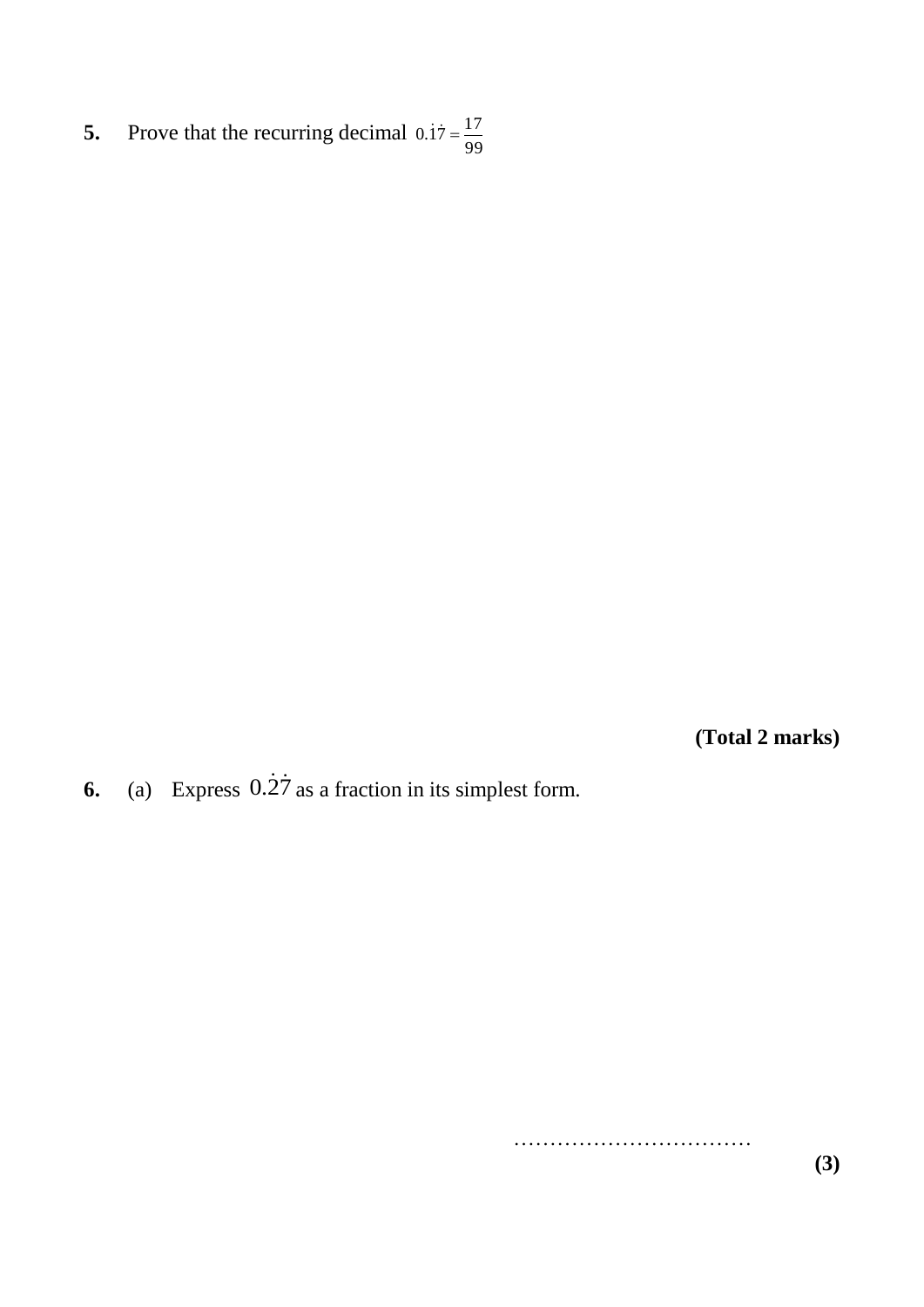*x* is an integer such that  $1 \le x \le 9$ 

(b) Prove that 
$$
0.\dot{0}\dot{x} = \frac{x}{99}
$$

**(2) (Total 5 marks)**

**7.** Change the recurring decimal  $0.\overline{23}$  to a fraction.

.......................... **(Total 2 marks)**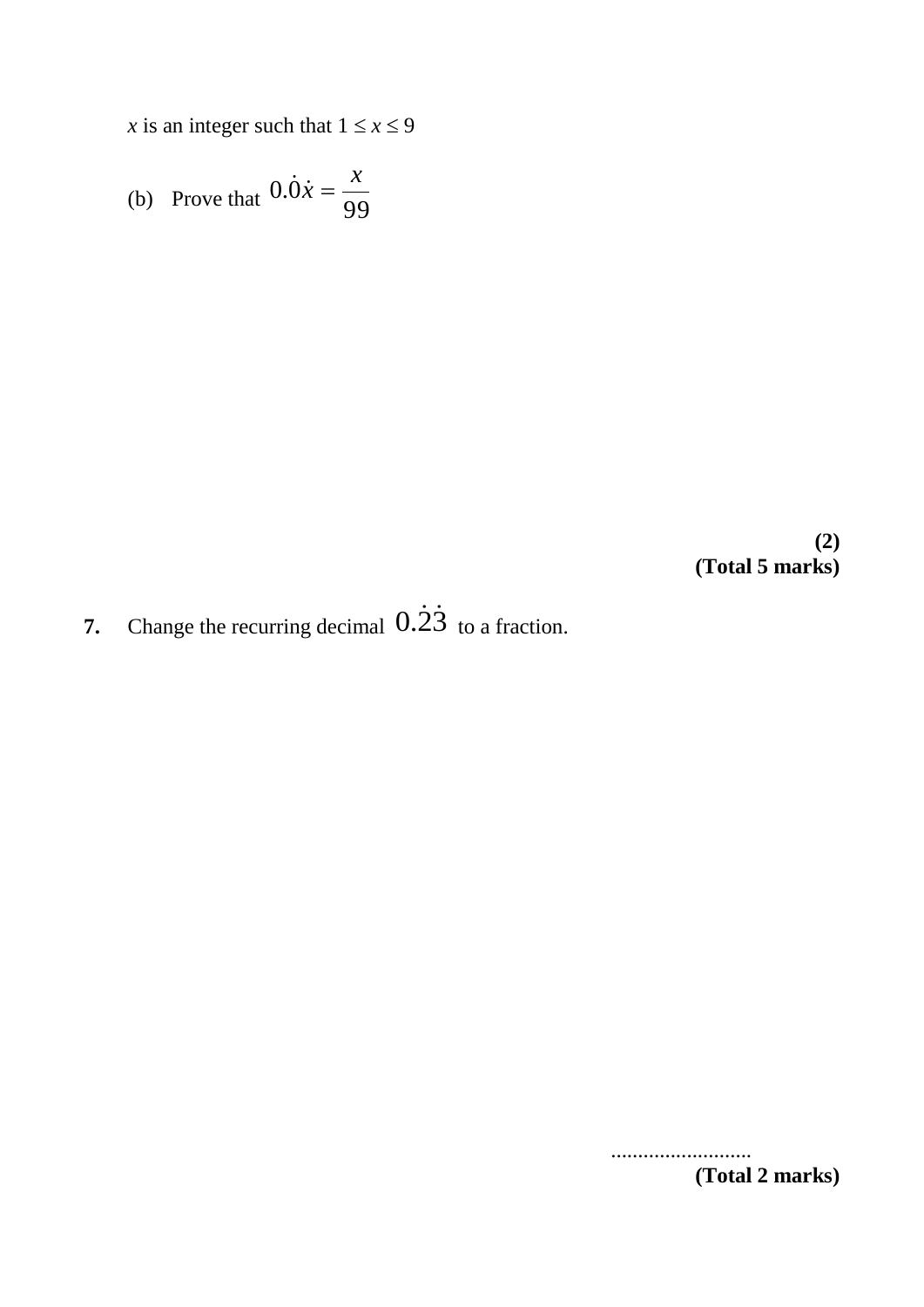**8.** (i) Convert the recurring decimal 0.36 to a fraction.

(ii) Convert the recurring decimal 2.  $136$  to a mixed number. Give your answer in its simplest form.

> …………………… **(Total 5 marks)**

……………………

**9.** Convert the recurring decimal 2.145 to a fraction.

......................... **(Total 3 marks)**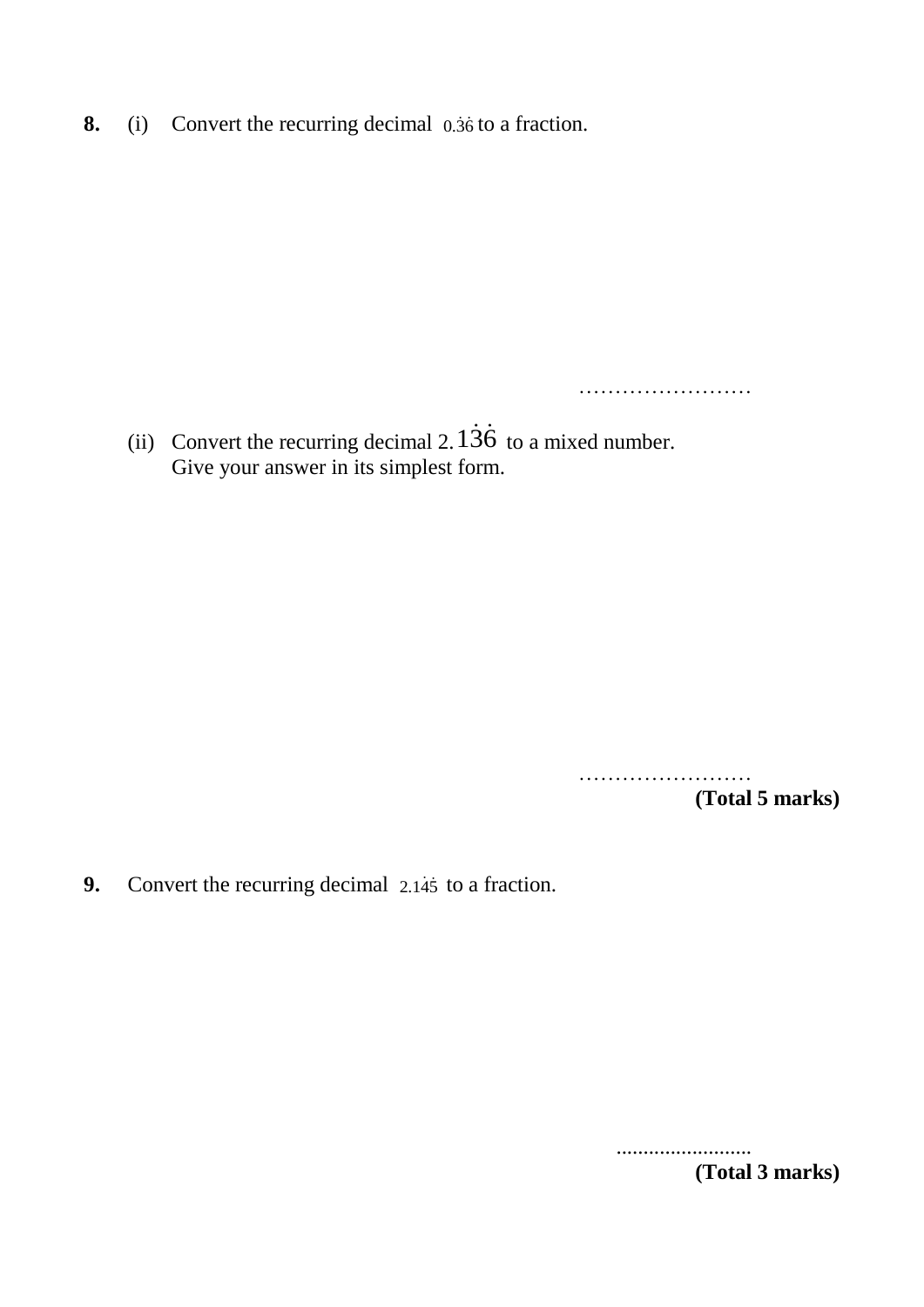10. Express the recurring decimal 0.126 as a fraction.

..................................... **(Total 3 marks)**

11. Express  $0.3$   $28$  as a fraction in its simplest form.

..................................... **(Total 3 marks)**